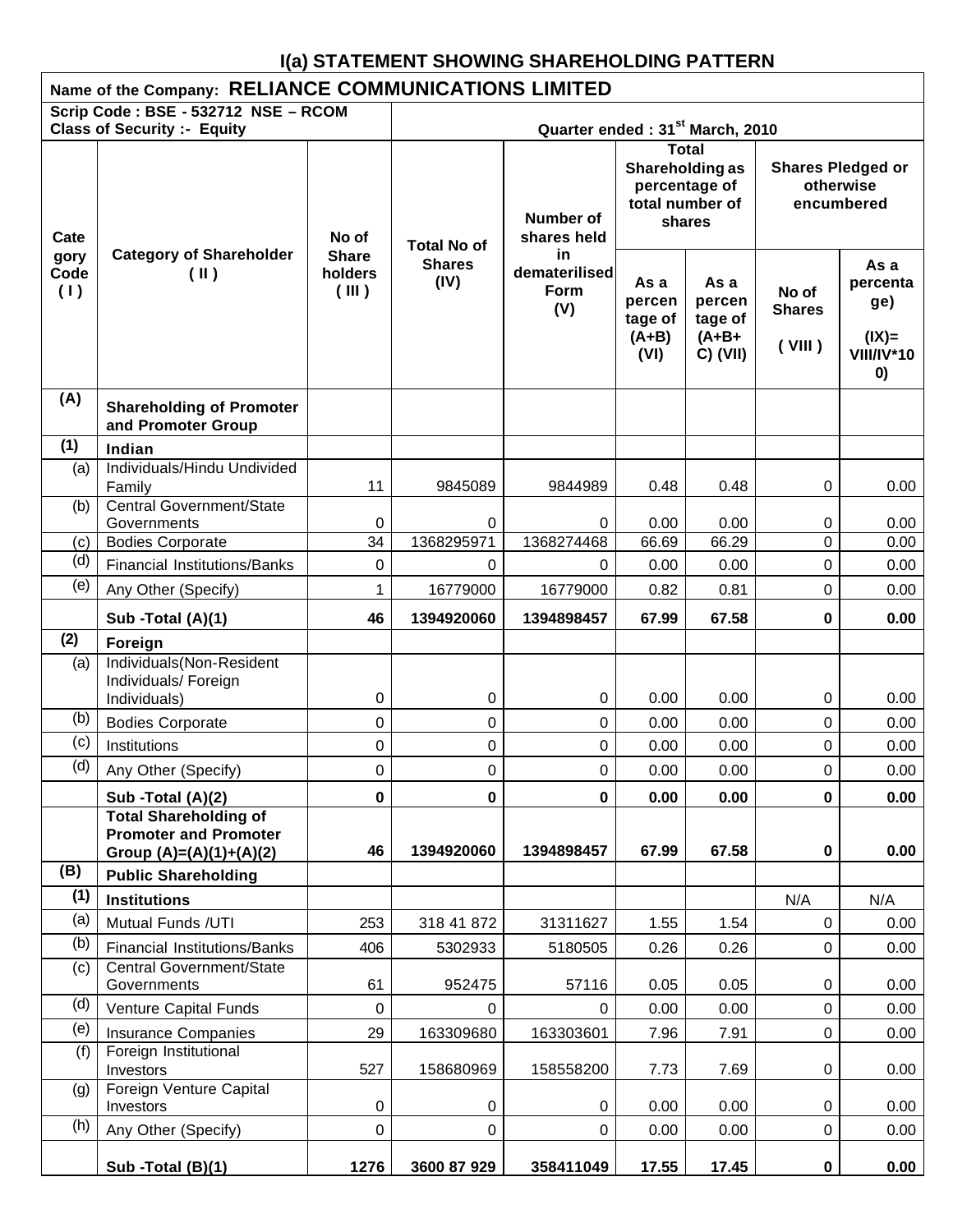| (2) | <b>Non-Institutions</b>                                                                                                          |          |              |            |        |        | N/A | N/A  |
|-----|----------------------------------------------------------------------------------------------------------------------------------|----------|--------------|------------|--------|--------|-----|------|
| (a) | <b>Bodies Corporate</b>                                                                                                          | 8855     | 49746217     | 49072586   | 2.42   | 2.41   | 0   | 0.00 |
| (b) | Individual shareholders<br>holding<br>nominal<br>sharecapital<br><b>up</b><br>to                                                 |          |              |            |        |        |     |      |
|     | Rs.1Lakh.                                                                                                                        | 2130724  | 214721718    | 169192589  | 10.47  | 10.40  | 0   | 0.00 |
|     | ii.<br>Individual shareholders<br>holding<br>nominal<br>sharecapital in excess of                                                |          |              |            |        |        |     |      |
|     | Rs.1Lakh.                                                                                                                        | 176      | 17259171     | 16683155   | 0.84   | 0.84   | 0   | 0.00 |
| (c) | Any Other (Specify)                                                                                                              | $\Omega$ | $\Omega$     | 0          | 0.00   | 0.00   | N/A | N/A  |
|     | NRIs/OCBs                                                                                                                        | 21829    | 14894323     | 11076029   | 0.73   | 0.72   | 0   | 0.00 |
|     | Sub -Total (B)(2)                                                                                                                | 2161584  | 296621429    | 246024359  | 14.46  | 14.37  | 0   | 0.00 |
|     | <b>Total Public Shareholding</b><br>$B=(B)(1)+(B)(2)$                                                                            | 2162860  | 6567 09 358  | 604435408  | 32.01  | 31.82  | 0   | 0.00 |
|     | TOTAL $(A) + (B)$                                                                                                                | 2162906  | 20516 29 418 | 1999333865 | 100.00 | 99.40  | 0   | 0.00 |
| (C) | <b>Shares</b><br>held<br>by<br><b>Custodians</b><br>and against<br>which<br><b>Depository</b><br>been<br><b>Receipts</b><br>have |          |              |            |        |        |     |      |
|     | issued                                                                                                                           | 1        | 12397463     | 12397463   | 0.00   | 0.60   | 0   | 0.00 |
|     | <b>GRAND TOTAL</b><br>$(A)+(B)+(C)$                                                                                              | 2162907  | 20640 26 881 | 2011731328 | 100.00 | 100.00 | 0   | 0.00 |

| I(b)                   | Statement showing shareholding of persons belonging to the category "Promoter and Promoter Group" |                          |                                                              |                                          |                                       |                                                                                     |
|------------------------|---------------------------------------------------------------------------------------------------|--------------------------|--------------------------------------------------------------|------------------------------------------|---------------------------------------|-------------------------------------------------------------------------------------|
|                        |                                                                                                   |                          |                                                              |                                          | <b>Shares Pledged or otherwise</b>    |                                                                                     |
|                        |                                                                                                   | <b>Total shares held</b> |                                                              |                                          | encumbered                            |                                                                                     |
| Sr<br><b>No</b><br>(1) | Name of the shareholder<br>$(\parallel)$                                                          | No. of shares<br>(III)   | As a $%$<br>of Grand<br>total<br>$(A)+(B)$<br>$+(C)$<br>(IV) | No of<br><b>Shares</b><br>Pledged<br>(V) | As a %<br>$(VI) = (V)/(III)^*$<br>100 | As a % of<br>grand total<br>$(A)+(B)+(C)$<br>) of Sub-<br>clause<br>(VII)<br>(I)(a) |
| 1                      | <b>AAA Communication Private Limited</b>                                                          | 808110172                | 39.15                                                        | $\Omega$                                 | 0.00                                  | 0.00                                                                                |
| $\overline{2}$         | AAA Industries Private Limited                                                                    | 250000000                | 12.11                                                        | $\Omega$                                 | 0.00                                  | 0.00                                                                                |
| 3                      | ADA Enterprises and Ventures Private<br>Limited                                                   | 250000000                | 12.11                                                        | 0                                        | 0.00                                  | 0.00                                                                                |
| 4                      | Hansdhwani Trading Company Pvt. Ltd                                                               | 3000040                  | 0.15                                                         | $\mathbf 0$                              | 0.00                                  | 0.00                                                                                |
| 5                      | Mast Jaianmol A. Ambani (through Father<br>and natural guardian Shri Anil D. Ambani)              | 1669759                  | 0.08                                                         | $\Omega$                                 | 0.00                                  | 0.00                                                                                |
| 6                      | Mast Jaianshul A. Ambani (through<br>Father and natural guardian Shri Anil D.<br>Ambani)          | 100                      | 0.00                                                         | $\Omega$                                 | 0.00                                  | 0.00                                                                                |
| 7                      | Reliance ADA Group Trustees Private<br>Limited - Trustees of RCOM ESOS Trust                      | 16779000                 | 0.81                                                         | $\mathbf{0}$                             | 0.00                                  | 0.00                                                                                |
| 8                      | <b>Reliance Capital Limited</b>                                                                   | 8941758                  | 0.43                                                         | $\mathbf 0$                              | 0.00                                  | 0.00                                                                                |
| $\mathbf{Q}$           | Reliance General Insurance Co Ltd                                                                 | 90000                    | 0.00                                                         | $\mathbf 0$                              | 0.00                                  | 0.00                                                                                |
| 10                     | Reliance Innoventures Private Limited                                                             | 11529001                 | 0.56                                                         | 0                                        | 0.00                                  | 0.00                                                                                |
| 11                     | Shri Anil D. Ambani                                                                               | 1859171                  | 0.09                                                         | $\Omega$                                 | 0.00                                  | 0.00                                                                                |
| 12                     | Smt. Kokila D. Ambani                                                                             | 4665227                  | 0.23                                                         | $\pmb{0}$                                | 0.00                                  | 0.00                                                                                |
| 13                     | Smt. Tina A. Ambani                                                                               | 1650832                  | 0.08                                                         | $\mathbf 0$                              | 0.00                                  | 0.00                                                                                |
| 14                     | Solaris Information Technologies Private<br>Limited                                               | 15850000                 | 0.77                                                         | 0                                        | 0.00                                  | 0.00                                                                                |
| 15                     | Sonata Investments Limited                                                                        | 20775000                 | 1.01                                                         | $\mathbf 0$                              | 0.00                                  | 0.00                                                                                |
|                        | <b>TOTAL</b>                                                                                      | 1394920060               | 67.58                                                        | $\overline{\mathbf{0}}$                  | 0.00                                  | 0.00                                                                                |